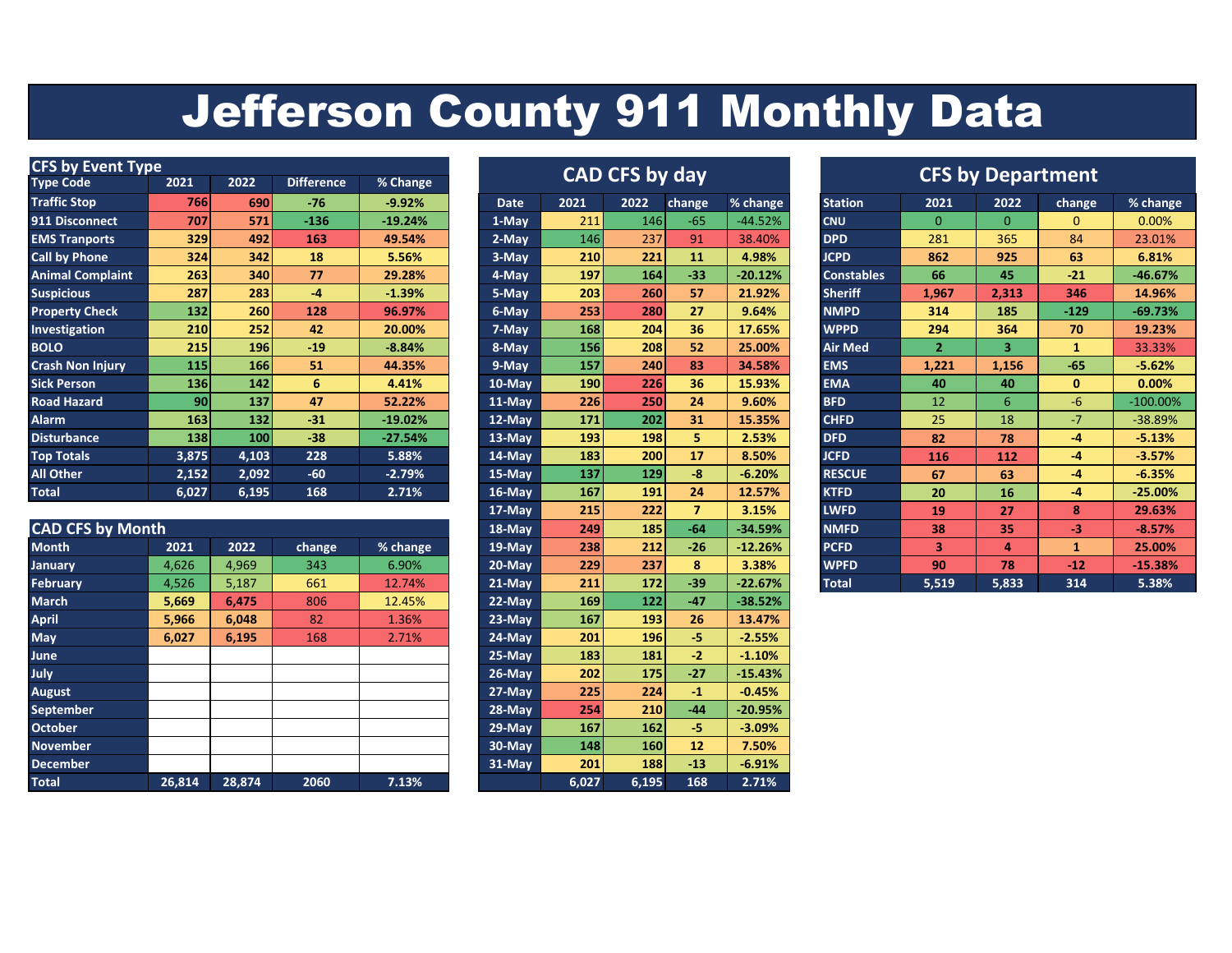| <b>Call Volume</b>                         |                                       |        |                 |           | 911 Call Volume |      |      |                 |            | <b>Admin Call Volume</b> |      |      |        |           |
|--------------------------------------------|---------------------------------------|--------|-----------------|-----------|-----------------|------|------|-----------------|------------|--------------------------|------|------|--------|-----------|
|                                            | 2021                                  | 2022   | change          | % change  | <b>Date</b>     | 2021 | 2022 | change          | $%$ change | <b>Date</b>              | 2021 | 2022 | change | % change  |
| $9 - 1 - 1$                                | 2.598                                 | 2,380  | $-218$          | $-9.16%$  | 1-May           | 99   | 63   | $-36$           | $-57.14%$  | 1-May                    | 305  | 290  | $-15$  | $-5.17%$  |
| <b>Admin</b>                               | 10.177                                | 10.076 | $-101$          | $-1.00\%$ | 2-May           | 77   | 74   | $-3$            | $-4.05%$   | 2-May                    | 224  | 356  | 132    | 37.08%    |
| Text 9-1-1                                 |                                       | 76     | 75 <sup>°</sup> | 98.68%    | 3-May           | 90   | 95   | 5.              | 5.26%      | 3-May                    | 350  | 306  | $-44$  | $-14.38%$ |
| Txfr's                                     | 197                                   | 142    | $-55$           | $-38.73%$ | 4-May           | 89   | 38   | $-51$           | $-134.21%$ | 4-May                    | 378  | 330  | $-48$  | $-14.55%$ |
| <b>Total</b>                               | 12.776                                | 12.532 | $-244$          | $-1.95%$  | 5-May           | 73   | 111  | 38              | 34.23%     | 5-May                    | 321  | 373  | 52     | 13.94%    |
|                                            | <b>Call Performance current Month</b> |        |                 |           | 6-May           | 93   | 151  | 58              | 38.41%     | 6-May                    | 392  | 570  | 178    | 31.23%    |
| 9-1-1: Answer 95% within 20 seconds        |                                       |        |                 |           | 7-May           | 70   | 98   | 28              | 28.57%     | 7-May                    | 300  | 260  | $-40$  | $-15.38%$ |
| <b>ADMIN: Answer 95% within 40 seconds</b> |                                       |        |                 |           | 8-May           | 92   | 122  | 30 <sup>°</sup> | 24.59%     | 8-May                    | 213  | 215  |        | 0.93%     |
|                                            | 2021                                  |        |                 | 2022      | 9-May           | 110  | 56   | $-54$           | $-96.43%$  | 9-May                    | 259  | 405  | 146    | 36.05%    |
| $9 - 1 - 1$                                | 99.85%                                |        |                 | 99.66%    | 10-May          | 76   | 65   | $-11$           | $-16.92%$  | 10-May                   | 306  | 400  | 94     | 23.50%    |
| <b>ADMIN</b>                               | 100.00%                               |        |                 | 99.92%    | 11-May          | 73   | 72   | $-1$            | $-1.39%$   | $11-May$                 | 377  | 350  | $-27$  | $-7.71%$  |
|                                            |                                       |        |                 |           |                 |      |      |                 |            |                          |      |      |        |           |



|                 | <b>Call Volume</b>   |                        |                      |             | 911 Call Volume    | <b>Admin Call Volume</b> |                |            |             |        |        |                |           |
|-----------------|----------------------|------------------------|----------------------|-------------|--------------------|--------------------------|----------------|------------|-------------|--------|--------|----------------|-----------|
| 2021            | 2022                 | change                 | % change             | <b>Date</b> | 2021               | 2022                     | change         | % change   | <b>Date</b> | 2021   | 2022   | change         | % change  |
| 2,598           | 2,380                | $-218$                 | $-9.16%$             | 1-May       | 99                 | 63                       | $-36$          | $-57.14%$  | 1-May       | 305    | 290    | $-15$          | $-5.17%$  |
| 0,177           | 10,076               | $-101$                 | $-1.00%$             | 2-May       | 77                 | 74                       | $-3$           | $-4.05%$   | 2-May       | 224    | 356    | 132            | 37.08%    |
| $\vert 1 \vert$ | 76                   | 75                     | 98.68%               | 3-May       | 90                 | 95                       | 5              | 5.26%      | 3-May       | 350    | 306    | $-44$          | $-14.38%$ |
| 197             | 142                  | $-55$                  | $-38.73%$            | 4-May       | 89                 | 38                       | $-51$          | $-134.21%$ | 4-May       | 378    | 330    | $-48$          | $-14.55%$ |
| 2,776           | 12,532               | $-244$                 | $-1.95%$             | 5-May       | 73                 | 111                      | 38             | 34.23%     | 5-May       | 321    | 373    | 52             | 13.94%    |
|                 |                      | formance current Month |                      | 6-May       | 93                 | 151                      | 58             | 38.41%     | 6-May       | 392    | 570    | 178            | 31.23%    |
|                 | 6 within 20 seconds  |                        |                      | 7-May       | 70                 | 98                       | 28             | 28.57%     | 7-May       | 300    | 260    | $-40$          | $-15.38%$ |
|                 | 5% within 40 seconds |                        |                      | 8-May       | 92                 | 122                      | 30             | 24.59%     | 8-May       | 213    | 215    | $\overline{2}$ | 0.93%     |
| 2021            |                      |                        | 2022                 | 9-May       | 110                | 56                       | $-54$          | $-96.43%$  | 9-May       | 259    | 405    | 146            | 36.05%    |
| 99.85%          |                      |                        | 99.66%               | 10-May      | 76                 | 65                       | $-11$          | $-16.92%$  | 10-May      | 306    | 400    | 94             | 23.50%    |
| 100.00%         |                      |                        | 99.92%               | 11-May      | 73                 | 72                       | $-1$           | $-1.39%$   | 11-May      | 377    | 350    | $-27$          | $-7.71%$  |
|                 |                      |                        |                      | 12-May      | 82                 | 69                       | $-13$          | $-18.84%$  | 12-May      | 283    | 329    | 46             | 13.98%    |
|                 |                      |                        |                      | 13-May      | 72                 | 62                       | $-10$          | $-16.13%$  | 13-May      | 319    | 272    | $-47$          | $-17.28%$ |
|                 |                      |                        |                      | 14-May      | 57                 | 72                       | 15             | 20.83%     | 14-May      | 339    | 199    | $-140$         | $-70.35%$ |
|                 |                      |                        |                      | 15-May      | 77                 | 67                       | $-10$          | $-14.93%$  | 15-May      | 224    | 213    | $-11$          | $-5.16%$  |
|                 |                      |                        |                      | $16$ -May   | 100                | 65                       | $-35$          | $-53.85%$  | 16-May      | 233    | 295    | 62             | 21.02%    |
|                 |                      |                        |                      | 17-May      | 77                 | 84                       | 7 <sup>1</sup> | 8.33%      | 17-May      | 421    | 326    | $-95$          | $-29.14%$ |
| <b>1%</b>       | 19%                  |                        |                      | 18-May      | 85                 | 65                       | $-20$          | $-30.77%$  | 18-May      | 383    | 322    | $-61$          | $-18.94%$ |
|                 |                      |                        | $9-1-1$              | 19-May      | 88                 | 62                       | $-26$          | $-41.94%$  | 19-May      | 469    | 327    | $-142$         | $-43.43%$ |
|                 |                      |                        | $\blacksquare$ Admin | 20-May      | 85                 | 82                       | $-3$           | $-3.66%$   | $20$ -May   | 427    | 400    | $-27$          | $-6.75%$  |
|                 |                      |                        |                      | 21-May      | 103                | 82                       | $-21$          | $-25.61%$  | 21-May      | 416    | 268    | $-148$         | $-55.22%$ |
|                 |                      |                        | ■ Text 9-1-1         | $22-May$    | 76                 | 62                       | $-14$          | $-22.58%$  | 22-May      | 270    | 288    | 18             | 6.25%     |
| 80%             |                      |                        |                      | 23-May      | 76                 | 66                       | $-10$          | $-15.15%$  | 23-May      | 261    | 363    | 102            | 28.10%    |
|                 |                      |                        |                      | 24-May      | 93                 | 63                       | $-30$          | $-47.62%$  | 24-May      | 337    | 391    | 54             | 13.81%    |
|                 |                      |                        |                      | 25-May      | 65                 | 85                       | 20             | 23.53%     | 25-May      | 352    | 303    | $-49$          | $-16.17%$ |
|                 |                      |                        |                      | 26-May      | 89                 | 63                       | $-26$          | $-41.27%$  | $26$ -May   | 376    | 326    | $-50$          | $-15.34%$ |
|                 |                      |                        |                      | 27-May      | 75                 | 99                       | 24             | 24.24%     | 27-May      | 341    | 383    | 42             | 10.97%    |
|                 |                      |                        |                      | 28-May      | 120                | 81                       | $-39$          | $-48.15%$  | 28-May      | 432    | 345    | $-87$          | $-25.22%$ |
|                 |                      |                        |                      | 29-May      | 72                 | 77                       | 5              | 6.49%      | 29-May      | 326    | 267    | $-59$          | $-22.10%$ |
|                 |                      |                        |                      | 30-May      | 78                 | 68                       | $-10$          | $-14.71%$  | 30-May      | 274    | 231    | $-43$          | $-18.61%$ |
|                 |                      |                        |                      | 31-May      | 86                 | 61                       | $-25$          | -40.98%    | 31-May      | 269    | 373    | 104            | 27.88%    |
|                 |                      |                        |                      |             | $\overline{2,598}$ | 2,380                    | $-218$         | $-9.16%$   |             | 10,177 | 10,076 | $-101$         | $-1.00%$  |
|                 |                      |                        |                      |             |                    |                          |                |            |             |        |        |                |           |

|             |       | 911 Call Volume |                |            | <b>Admin Call Volume</b> |        |        |                |           |  |  |  |
|-------------|-------|-----------------|----------------|------------|--------------------------|--------|--------|----------------|-----------|--|--|--|
| <b>Date</b> | 2021  | 2022            | change         | % change   | <b>Date</b>              | 2021   | 2022   | change         | % change  |  |  |  |
| $1-May$     | 99    | 63              | -36            | $-57.14%$  | $1-May$                  | 305    | 290    | $-15$          | $-5.17%$  |  |  |  |
| 2-May       | 77    | 74              | -3             | $-4.05%$   | 2-May                    | 224    | 356    | 132            | 37.08%    |  |  |  |
| 3-May       | 90    | 95              | 5              | 5.26%      | 3-May                    | 350    | 306    | $-44$          | $-14.38%$ |  |  |  |
| 4-May       | 89    | 38              | $-51$          | $-134.21%$ | 4-May                    | 378    | 330    | $-48$          | $-14.55%$ |  |  |  |
| 5-May       | 73    | 111             | 38             | 34.23%     | 5-May                    | 321    | 373    | 52             | 13.94%    |  |  |  |
| 6-May       | 93    | 151             | 58             | 38.41%     | 6-May                    | 392    | 570    | 178            | 31.23%    |  |  |  |
| 7-May       | 70    | 98              | 28             | 28.57%     | 7-May                    | 300    | 260    | $-40$          | $-15.38%$ |  |  |  |
| 8-May       | 92    | 122             | 30             | 24.59%     | 8-May                    | 213    | 215    | $\overline{2}$ | 0.93%     |  |  |  |
| 9-May       | 110   | 56              | $-54$          | $-96.43%$  | 9-May                    | 259    | 405    | 146            | 36.05%    |  |  |  |
| 10-May      | 76    | 65              | $-11$          | $-16.92%$  | $10$ -May                | 306    | 400    | 94             | 23.50%    |  |  |  |
| $11-May$    | 73    | 72              | $-1$           | $-1.39%$   | $11-May$                 | 377    | 350    | $-27$          | $-7.71%$  |  |  |  |
| 12-May      | 82    | 69              | $-13$          | $-18.84%$  | $12-May$                 | 283    | 329    | 46             | 13.98%    |  |  |  |
| $13-May$    | 72    | 62              | $-10$          | $-16.13%$  | $13-May$                 | 319    | 272    | $-47$          | $-17.28%$ |  |  |  |
| 14-May      | 57    | 72              | 15             | 20.83%     | $14$ -May                | 339    | 199    | $-140$         | $-70.35%$ |  |  |  |
| $15-May$    | 77    | 67              | $-10$          | $-14.93%$  | $15-May$                 | 224    | 213    | $-11$          | $-5.16%$  |  |  |  |
| 16-May      | 100   | 65              | $-35$          | $-53.85%$  | $16$ -May                | 233    | 295    | 62             | 21.02%    |  |  |  |
| $17$ -May   | 77    | 84              | $\overline{7}$ | 8.33%      | $17-May$                 | 421    | 326    | $-95$          | $-29.14%$ |  |  |  |
| $18 - May$  | 85    | 65              | $-20$          | $-30.77%$  | $18 - May$               | 383    | 322    | $-61$          | $-18.94%$ |  |  |  |
| 19-May      | 88    | 62              | -26            | $-41.94%$  | $19$ -May                | 469    | 327    | $-142$         | $-43.43%$ |  |  |  |
| $20$ -May   | 85    | 82              | -3             | $-3.66%$   | $20$ -May                | 427    | 400    | -27            | $-6.75%$  |  |  |  |
| 21-May      | 103   | 82              | $-21$          | $-25.61%$  | $21$ -May                | 416    | 268    | $-148$         | $-55.22%$ |  |  |  |
| $22-May$    | 76    | 62              | $-14$          | $-22.58%$  | 22-May                   | 270    | 288    | 18             | 6.25%     |  |  |  |
| 23-May      | 76    | 66              | -10            | $-15.15%$  | 23-May                   | 261    | 363    | 102            | 28.10%    |  |  |  |
| $24$ -May   | 93    | 63              | $-30$          | $-47.62%$  | 24-May                   | 337    | 391    | 54             | 13.81%    |  |  |  |
| 25-May      | 65    | 85              | 20             | 23.53%     | $25 - May$               | 352    | 303    | $-49$          | $-16.17%$ |  |  |  |
| $26$ -May   | 89    | 63              | $-26$          | $-41.27%$  | 26-May                   | 376    | 326    | $-50$          | $-15.34%$ |  |  |  |
| $27$ -May   | 75    | 99              | 24             | 24.24%     | 27-May                   | 341    | 383    | 42             | 10.97%    |  |  |  |
| $28 - May$  | 120   | 81              | $-39$          | $-48.15%$  | 28-May                   | 432    | 345    | $-87$          | $-25.22%$ |  |  |  |
| $29$ -May   | 72    | 77              | 5              | 6.49%      | 29-May                   | 326    | 267    | $-59$          | $-22.10%$ |  |  |  |
| 30-May      | 78    | 68              | $-10$          | $-14.71%$  | 30-May                   | 274    | 231    | $-43$          | $-18.61%$ |  |  |  |
| $31-May$    | 86    | 61              | $-25$          | -40.98%    | 31-May                   | 269    | 373    | 104            | 27.88%    |  |  |  |
|             | 2.598 | 2.380           | $-218$         | $-9.16%$   |                          | 10.177 | 10.076 | $-101$         | $-1.00\%$ |  |  |  |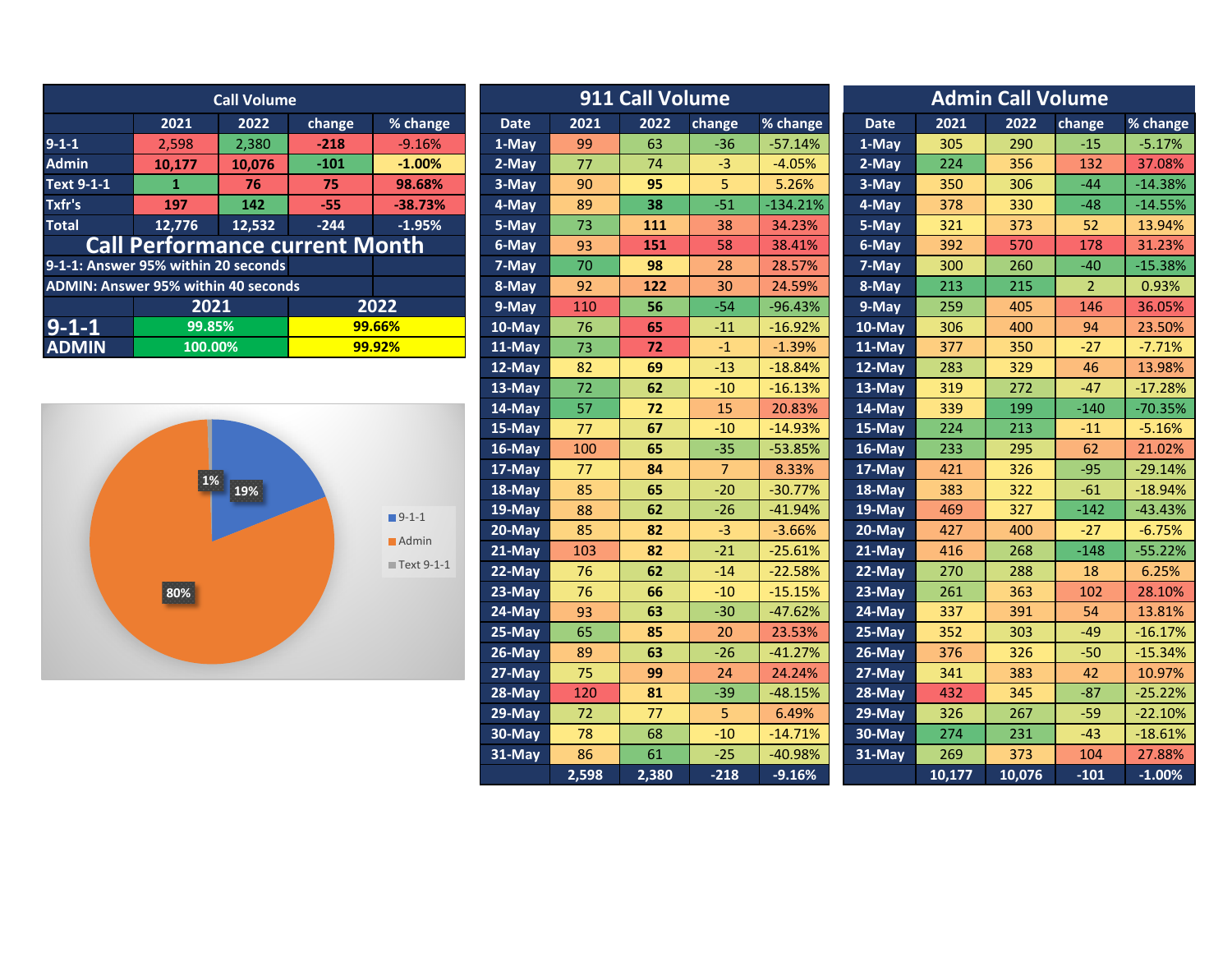|                            |                | <b>Radio Channels</b> | <b>Radio Traffic Volume</b> |            |             |      |      |              |           |
|----------------------------|----------------|-----------------------|-----------------------------|------------|-------------|------|------|--------------|-----------|
| <b>Date</b>                | 2021           | 2022                  | change                      | % change   | <b>Date</b> | 2021 | 2022 | change       | % change  |
| <b>County Ops</b>          | 7              | 95                    | 88                          | 92.63%     | 1-May       | 2613 | 2267 | $-346$       | $-15.26%$ |
| <b>EMS</b>                 | 59             | 78                    | 19                          | 24.36%     | 2-May       | 1910 | 2640 | 730          | 27.65%    |
| <b>EMS Digital</b>         | 14,794         | 13,132                | $-1662$                     | $-12.66%$  | 3-May       | 2291 | 2697 | 406          | 15.05%    |
| <b>Event</b>               | 51             | 33                    | $-18$                       | $-54.55%$  | 4-May       | 2700 | 1862 | $-838$       | $-45.01%$ |
| Fire 1                     | 2,929          | 2,151                 | $-778$                      | $-36.17%$  | 5-May       | 2102 | 3062 | 960          | 31.35%    |
| Fire 2                     | 281            | 539                   | 258                         | 47.87%     | 6-May       | 2843 | 3652 | 809          | 22.15%    |
| Fire 3                     | 578            | 255                   | $-323$                      | $-126.67%$ | 7-May       | 2079 | 2080 | $\mathbf{1}$ | 0.05%     |
| <b>Fire Bays</b>           | 665            | 571                   | $-94$                       | $-16.46%$  | 8-May       | 1929 | 1962 | 33           | 1.68%     |
| <b>Fire English</b>        | 684            | 598                   | $-86$                       | $-14.38%$  | 9-May       | 2145 | 2323 | 178          | 7.66%     |
| <b>Fire Main</b>           | 2,134          | 1,817                 | $-317$                      | $-17.45%$  | 10-May      | 2133 | 2631 | 498          | 18.93%    |
| JCPD <sub>1</sub>          | 7,483          | 10,123                | 2640                        | 26.08%     | 11-May      | 2581 | 2252 | $-329$       | $-14.61%$ |
| <b>JCPD 2</b>              | $\Omega$       | $\mathbf{0}$          | $\mathbf{0}$                | 0.00%      | 12-May      | 1864 | 2380 | 516          | 21.68%    |
| <b>JCFD Analog</b>         | 5              | $\overline{7}$        | $\overline{2}$              | 28.57%     | 13-May      | 2312 | 2124 | $-188$       | $-8.85%$  |
| <b>JCPD Analog</b>         | $\overline{2}$ | $\overline{7}$        | 5                           | 71.43%     | 14-May      | 2136 | 1888 | $-248$       | $-13.14%$ |
| <b>HML</b>                 | 16             | $\overline{7}$        | $-9$                        | $-128.57%$ | 15-May      | 1971 | 1680 | $-291$       | $-17.32%$ |
| Law 1                      | 25,081         | 24,496                | $-585$                      | $-2.39%$   | 16-May      | 2384 | 2243 | $-141$       | $-6.29%$  |
| Law <sub>2</sub>           | 136            | 670                   | 534                         | 79.70%     | 17-May      | 2867 | 2211 | $-656$       | $-29.67%$ |
| <b>Law Bays</b>            | 180            | 242                   | 62                          | 25.62%     | 18-May      | 2594 | 2205 | $-389$       | $-17.64%$ |
| <b>Sevier Interop Fire</b> | $\Omega$       | $\overline{0}$        | $\mathbf{0}$                | 0.00%      | 19-May      | 3033 | 2298 | $-735$       | $-31.98%$ |
| <b>Sevier Interop Law</b>  | $\mathbf{1}$   | $\overline{0}$        | $-1$                        | 0.00%      | 20-May      | 3198 | 2750 | $-448$       | $-16.29%$ |
| <b>TEMA 800</b>            | 30             | 65                    | 35                          | 53.85%     | 21-May      | 3073 | 2253 | $-820$       | $-36.40%$ |
| <b>White Pine FD</b>       | 892            | 723                   | $-169$                      | $-23.37%$  | $22 - May$  | 2237 | 2173 | $-64$        | $-2.95%$  |
| <b>White Pine PD</b>       | 3,572          | 3,860                 | 288                         | 7.46%      | 23-May      | 2162 | 2440 | 278          | 11.39%    |
|                            | 59,580         | 59,469                | $-111$                      | $-0.19%$   | 24-May      | 2765 | 2355 | $-410$       | $-17.41%$ |
|                            |                |                       |                             |            |             |      |      |              |           |

| <b>Date</b> | 2021   | 2022   | change       | % change   |
|-------------|--------|--------|--------------|------------|
| $1$ -May    | 2613   | 2267   | $-346$       | $-15.26%$  |
| 2-May       | 1910   | 2640   | 730          | 27.65%     |
| 3-May       | 2291   | 2697   | 406          | 15.05%     |
| 4-May       | 2700   | 1862   | $-838$       | $-45.01%$  |
| $5$ -May    | 2102   | 3062   | 960          | 31.35%     |
| 6-May       | 2843   | 3652   | 809          | 22.15%     |
| 7-May       | 2079   | 2080   | $\mathbf{1}$ | 0.05%      |
| 8-May       | 1929   | 1962   | 33           | 1.68%      |
| 9-May       | 2145   | 2323   | 178          | 7.66%      |
| 10-May      | 2133   | 2631   | 498          | 18.93%     |
| 11-May      | 2581   | 2252   | $-329$       | $-14.61\%$ |
| 12-May      | 1864   | 2380   | 516          | 21.68%     |
| $13-May$    | 2312   | 2124   | $-188$       | $-8.85%$   |
| 14-May      | 2136   | 1888   | $-248$       | $-13.14%$  |
| 15-May      | 1971   | 1680   | $-291$       | $-17.32%$  |
| 16-May      | 2384   | 2243   | $-141$       | $-6.29%$   |
| 17-May      | 2867   | 2211   | $-656$       | $-29.67%$  |
| 18-May      | 2594   | 2205   | $-389$       | $-17.64%$  |
| 19-May      | 3033   | 2298   | $-735$       | $-31.98%$  |
| 20-May      | 3198   | 2750   | $-448$       | $-16.29%$  |
| 21-May      | 3073   | 2253   | $-820$       | $-36.40%$  |
| $22$ -May   | 2237   | 2173   | $-64$        | $-2.95%$   |
| $23-May$    | 2162   | 2440   | 278          | 11.39%     |
| 24-May      | 2765   | 2355   | $-410$       | $-17.41%$  |
| 25-May      | 2142   | 2184   | 42           | 1.92%      |
| $26$ -May   | 2673   | 1989   | $-684$       | $-34.39%$  |
| 27-May      | 2356   | 2788   | 432          | 15.49%     |
| 28-May      | 2857   | 2536   | $-321$       | $-12.66%$  |
| 29-May      | 2437   | 2502   | 65           | 2.60%      |
| 30-May      | 2236   | 2283   | 47           | 2.06%      |
| $31$ -May   | 2,480  | 2,517  | 37           | 1.47%      |
|             | 75,103 | 73,227 | $-1876$      | $-2.56%$   |